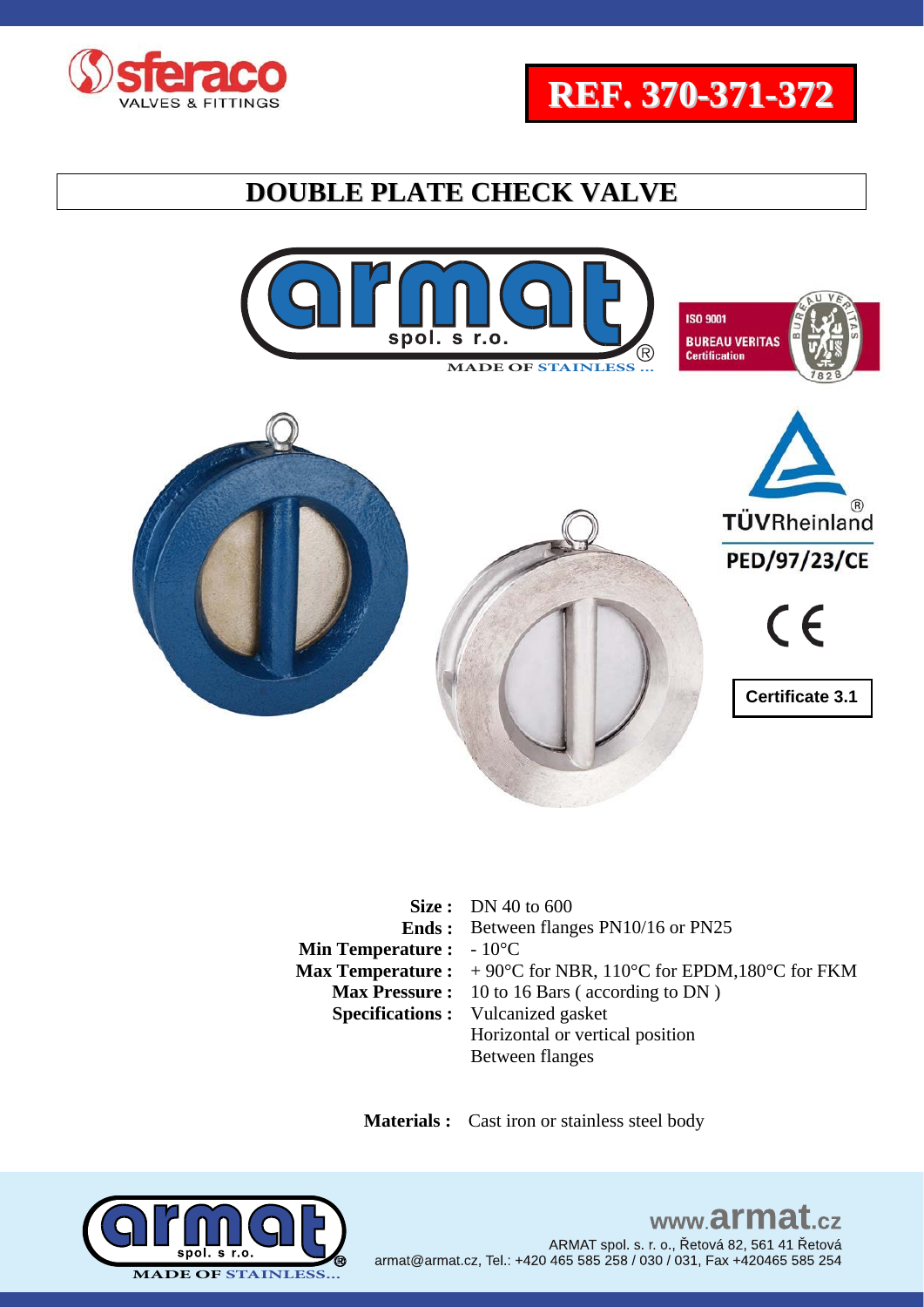



#### *SPECIFICATIONS :*

Vulcanized gasket Hoisting eye from DN200 to 600 Short length Anti-corrosion stainless steel spring PTFE bushing Weak head loss Vertical position with ascendant fluid or horizontal position ( respect the flow direction indicated by the arrow ) Between flanges PN10/16 or PN25 Anti-corrosion epoxy painting RAL003 50-100 microns thickness for body of 370 and 371 types

#### *USE :*

Heating, water distribution for **Ref. 370-371** Chemical and pharmaceutical industries, petrochemical industries, hydraulic installation for **Ref. 372** Min and max Temperature Ts : - 10°C to + 90°C ( 110°C temporarily ) for cast iron body with NBR gasket type **Ref.370** Min and max Temperature Ts : - 10°C to + 110°C for cast iron body with EPDM gasket type **Ref.371** Min and max Temperature Ts : - 10°C to + 180°C for stainless steel body with FKM gasket type **Ref.372** Max Pressure Ps : 16 bars up to DN300 included and 10 bars over **Do not use with pulsatory speed** 

#### *HEAD LOSS GRAPH :*



### *OPENING PRESSURE ( in mbar ) :* **Flow ( m3/h )**

| <b>DN</b>                             | 40  | 50  | 65  | 80  | 100 | 125 | 150 | 200 | 250 | 300 |
|---------------------------------------|-----|-----|-----|-----|-----|-----|-----|-----|-----|-----|
| Horizontal<br>position                | 150 | 230 | 94  | 190 | 280 | 160 | 79  | 41  | 38  | 31  |
| Vertical<br>position<br>ascend, fluid | 190 | 260 | 114 | 230 | 320 | 180 | 95  | 57  | 58  | 56  |



### www.armat.cz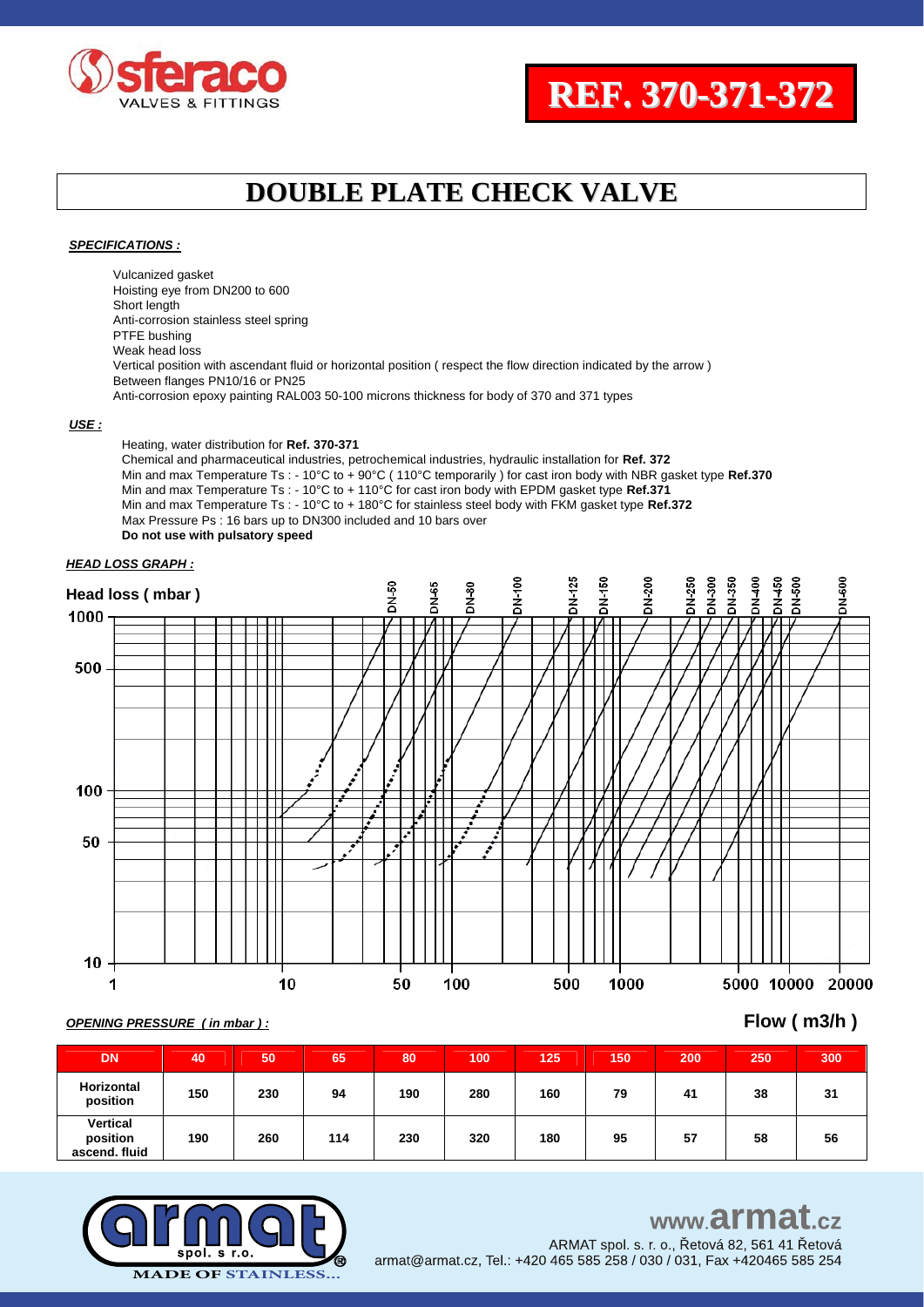

#### *RANGE :*

Double plate check valve with cast iron body and ductile iron disc between flanges PN10/16 **Ref. 370** From DN40 to DN 600 Double plate check valve with cast iron body and stainless steel disc between flanges PN10/16 **Ref. 371** From DN50 to DN 300 Double plate check valve with Stainless steel body and disc between flanges PN25 from DN 50 to 200 and PN10/16 from DN 250 to DN 600 **Ref. 372** From DN50 to 600

#### *MATERIALS DN40-80 :*



| <b>Item</b> | <b>Designation</b> | <b>Materials 370</b>                | <b>Materials 371</b>    | <b>Materials 372</b> |
|-------------|--------------------|-------------------------------------|-------------------------|----------------------|
|             | Body               | Cast iron EN-GJL 250                | Cast iron EN-GJL 250    | SS ASTM A351 CF8M    |
| 2           | <b>Disc</b>        | Nickeled ductile iron EN-GJS 400-15 | SS ASTM A351 CF8M       | SS ASTM A351 CF8M    |
| 3           | Seat               | <b>NBR</b>                          | EPDM                    | <b>FKM</b>           |
| 4           | Shaft              | SS 304                              | SS 316                  | SS 316               |
| 5           | Spring             | SS 304                              | SS 316                  | SS 316               |
| 6           | Screw              | Galvanized carbon steel             | Galvanized carbon steel | SS 316               |
|             | Spacer             | <b>PTFE</b>                         | <b>PTFE</b>             | <b>PTFE</b>          |



### www.armat.cz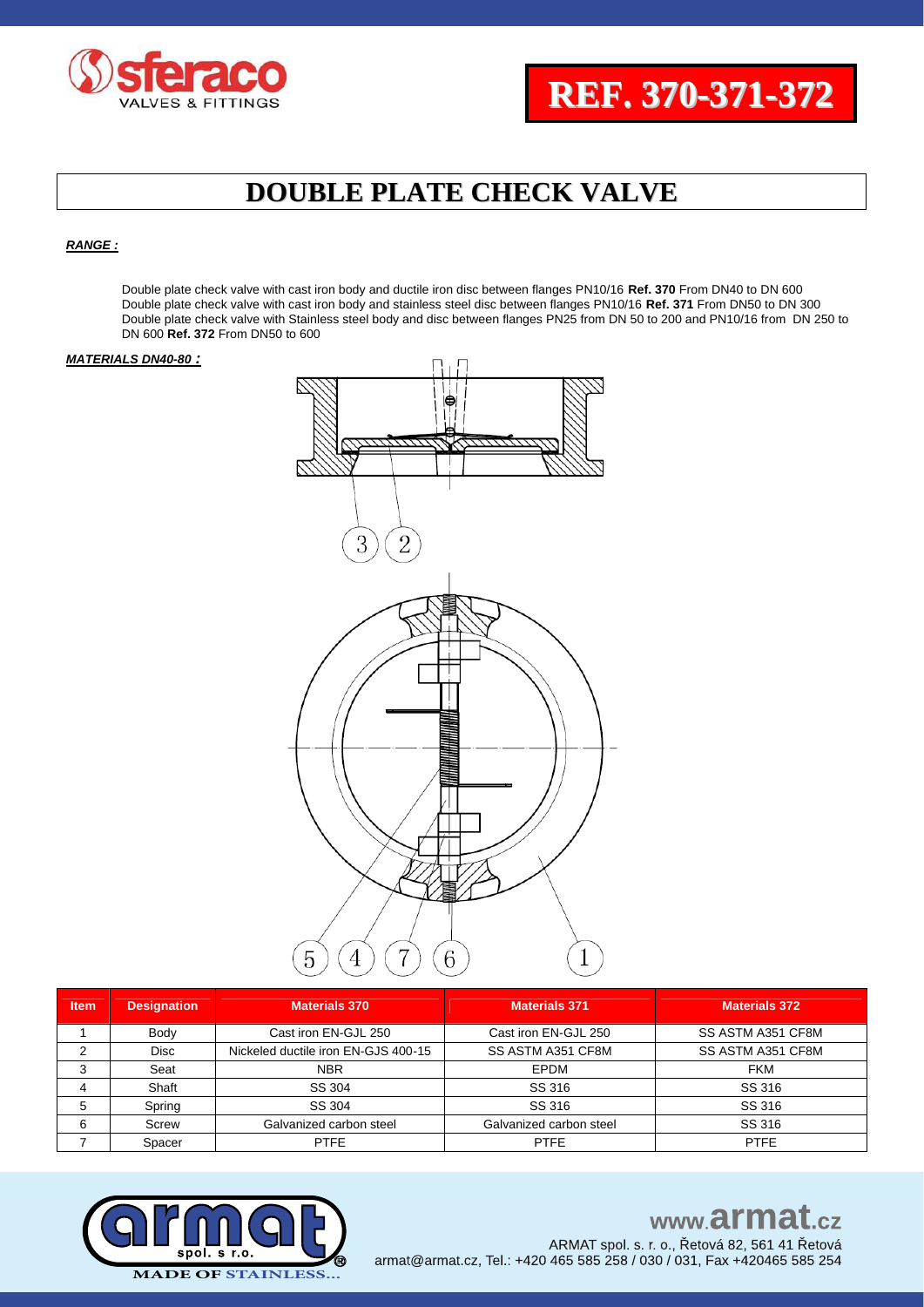



*MATERIALS DN100 - 600 :* 



| <b>Item</b>    | <b>Designation</b>               | <b>Materials 370</b>                | Materials 371           | <b>Materials 372</b> |
|----------------|----------------------------------|-------------------------------------|-------------------------|----------------------|
|                | Body                             | Cast iron EN-GJL 250                | Cast iron EN-GJL 250    | ASTM A351 CF8M       |
| 2              | <b>Disc</b>                      | Nickeled ductile iron EN-GJS 400-15 | ASTM A351 CF8M          | ASTM A351 CF8M       |
| 3              | Seat                             | <b>NBR</b>                          | <b>EPDM</b>             | <b>FKM</b>           |
| $\overline{4}$ | Shaft                            | SS 304                              | SS 316                  | SS 316               |
| 5              | Spring                           | SS 304                              | SS 316                  | SS 316               |
| 6              | Screw                            | Galvanized carbon steel             | Galvanized carbon steel | SS 316               |
|                | Spacer                           | <b>PTFE</b>                         | <b>PTFE</b>             | <b>PTFE</b>          |
| 8              | Hoisting eye (from DN200 to 600) | SS 304                              | SS 304                  | SS 304               |



### www.armat.cz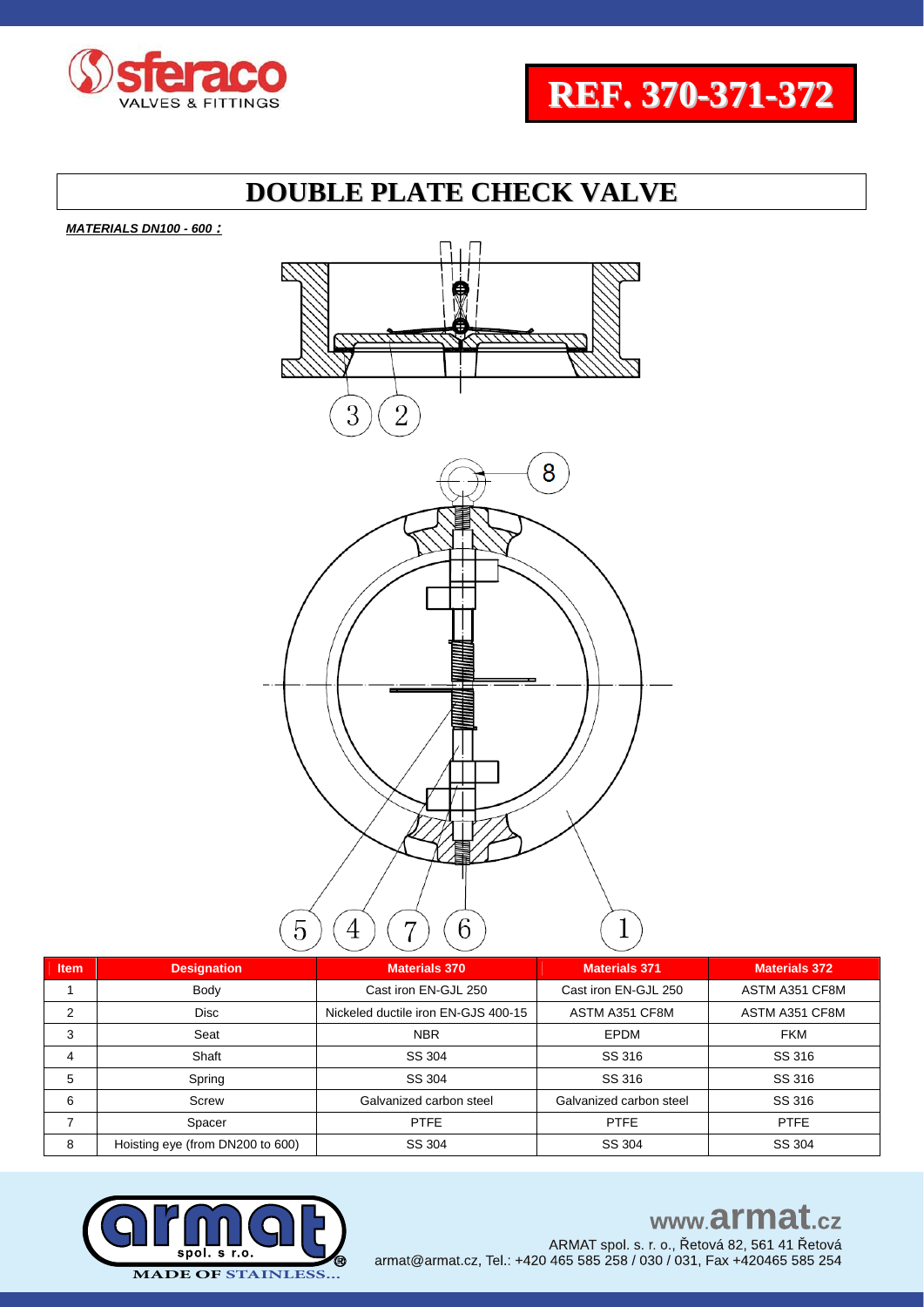



### *SIZE REF.370/371 ( in mm ) :*





| Ref.    | <b>DN</b>      | 40          | 50          | 65          | 80          | 100         | 125         | 150         | 200         | 250   | 300         | 350        | 400        | 450          | 500        | 600        |
|---------|----------------|-------------|-------------|-------------|-------------|-------------|-------------|-------------|-------------|-------|-------------|------------|------------|--------------|------------|------------|
|         | н              | 43          | 54          | 54          | 57          | 64          | 70          | 76          | 95          | 108   | 144         | 184        | 191        | 203          | 213        | 222        |
|         | H <sub>1</sub> | 12          | 14.4        | 16.9        | 19.9        | 21          | 22.3        | 22.5        | 28          | 34    | 37          | 35         | 37.5       | 42.2         | 39.5       | 48.5       |
| 370/371 | H2             | 33          | 43          | 43          | 45          | 47          | 51          | 54          | 69          | 71    | 100         | 120        | 123        | 122.6        | 132        | 138.5      |
|         | ØΑ             | 82          | 109         | 129         | 144         | 164         | 194         | 220         | 275         | 330   | 380         | 440        | 491        | 541          | 596        | 697        |
|         | ØB             | 56.5        | 70.5        | 83.5        | 91.5        | 115.5       | 142.5       | 169.5       | 220.5       | 275.5 | 325.5       | 356        | 406        | 467          | 514        | 616        |
|         | ØC             | 52          | 60.5        | 75.8        | 80.5        | 104.5       | 130.3       | 155.9       | 201.2       | 257.2 | 303.3       | 345.9      | 388.6      | 431.2        | 486.8      | 607.6      |
|         | E°             | $0^{\circ}$ | $0^{\circ}$ | $0^{\circ}$ | $0^{\circ}$ | $0^{\circ}$ | $0^{\circ}$ | $0^{\circ}$ | $0^{\circ}$ | 0°    | $0^{\circ}$ | $20^\circ$ | $20^\circ$ | $20^{\circ}$ | $25^\circ$ | $25^\circ$ |
|         | Weight (Kg)    | 1.6         | 1.62        | 2.3         | 3.14        | 4.5         | 6.7         | 9.05        | 16          | 26.9  | 38.9        | 80         | 106        | 128          | 158        | 225        |



# www.armat.cz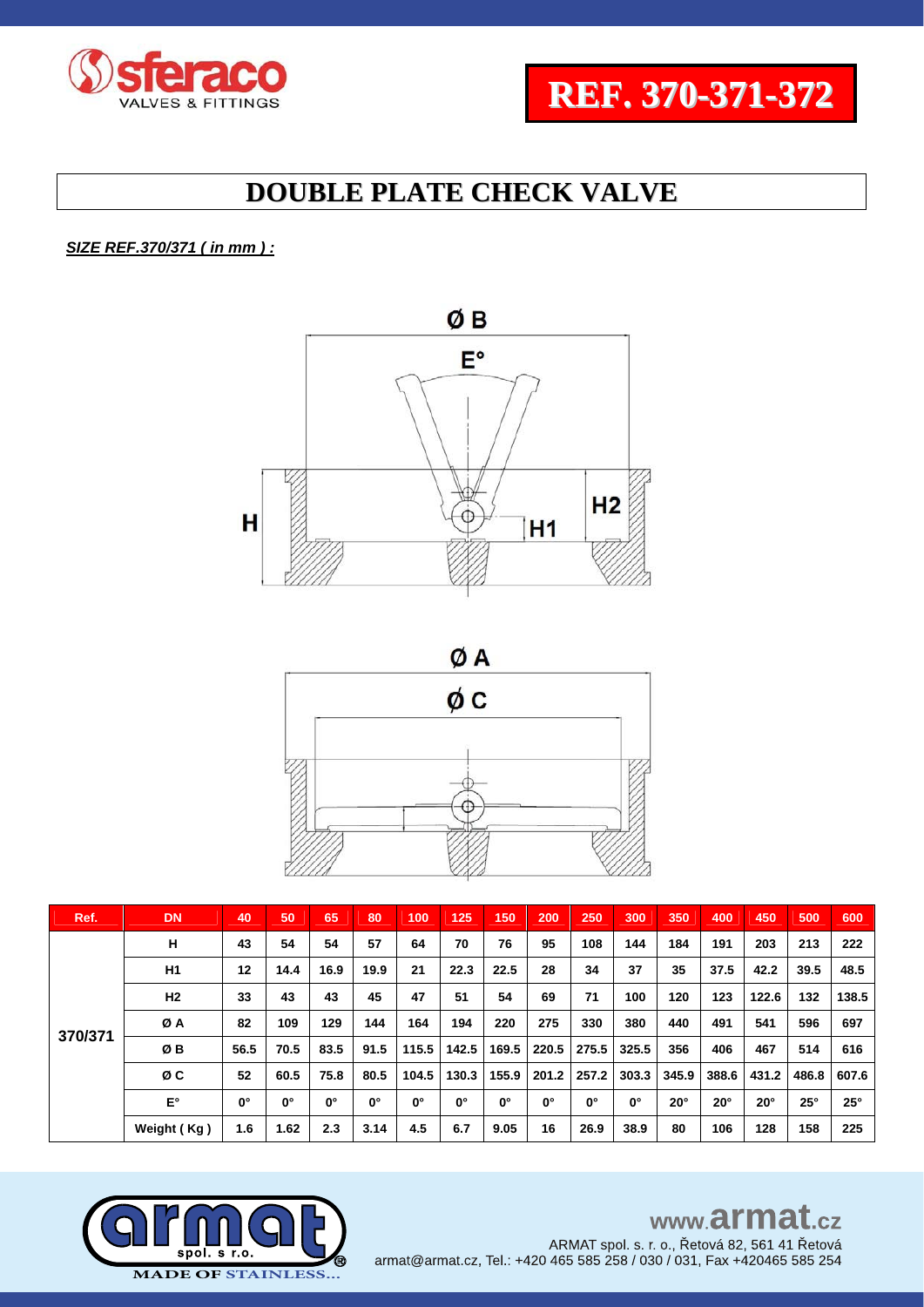



*SIZE REF.372 ( in mm ) :* 





| Ref. | <b>DN</b>      | 50          | 65          | 80          | 100         | 125         | 150         | 200         | 250         | 300         | 350          | 400          | 450          | 500        | 600        |
|------|----------------|-------------|-------------|-------------|-------------|-------------|-------------|-------------|-------------|-------------|--------------|--------------|--------------|------------|------------|
|      | н              | 54          | 54          | 57          | 64          | 70          | 76          | 95          | 108         | 144         | 184          | 191          | 203          | 213        | 222        |
|      | H1             | 14.4        | 16.9        | 19.9        | 21          | 22.3        | 22.5        | 28          | 34          | 37          | 35           | 37.5         | 42.2         | 39.5       | 48.5       |
| 372  | H <sub>2</sub> | 43          | 43          | 45          | 47          | 51          | 54          | 69          | 71          | 100         | 120          | 123          | 122.6        | 132        | 138.5      |
|      | ØΑ             | 109         | 129         | 144         | 170         | 196         | 226         | 285         | 330         | 380         | 440          | 491          | 541          | 596        | 698        |
|      | ØΒ             | 70.5        | 83.5        | 91.5        | 115.5       | 142.5       | 169.5       | 220.5       | 275.5       | 325.5       | 356          | 406          | 467          | 514        | 616        |
|      | øс             | 60.5        | 75.8        | 80.5        | 104.5       | 130.3       | 155.9       | 201.2       | 257.2       | 303.3       | 345.9        | 388.6        | 431.2        | 486.8      | 607.6      |
|      | E۰             | $0^{\circ}$ | $0^{\circ}$ | $0^{\circ}$ | $0^{\circ}$ | $0^{\circ}$ | $0^{\circ}$ | $0^{\circ}$ | $0^{\circ}$ | $0^{\circ}$ | $20^{\circ}$ | $20^{\circ}$ | $20^{\circ}$ | $25^\circ$ | $25^\circ$ |
|      | Weight (Kg)    | 1.84        | 2.4         | 3.35        | 5.05        | 6.68        | 9.6         | 18.07       | 26.9        | 38.9        | 80           | 106          | 128          | 158        | 225        |

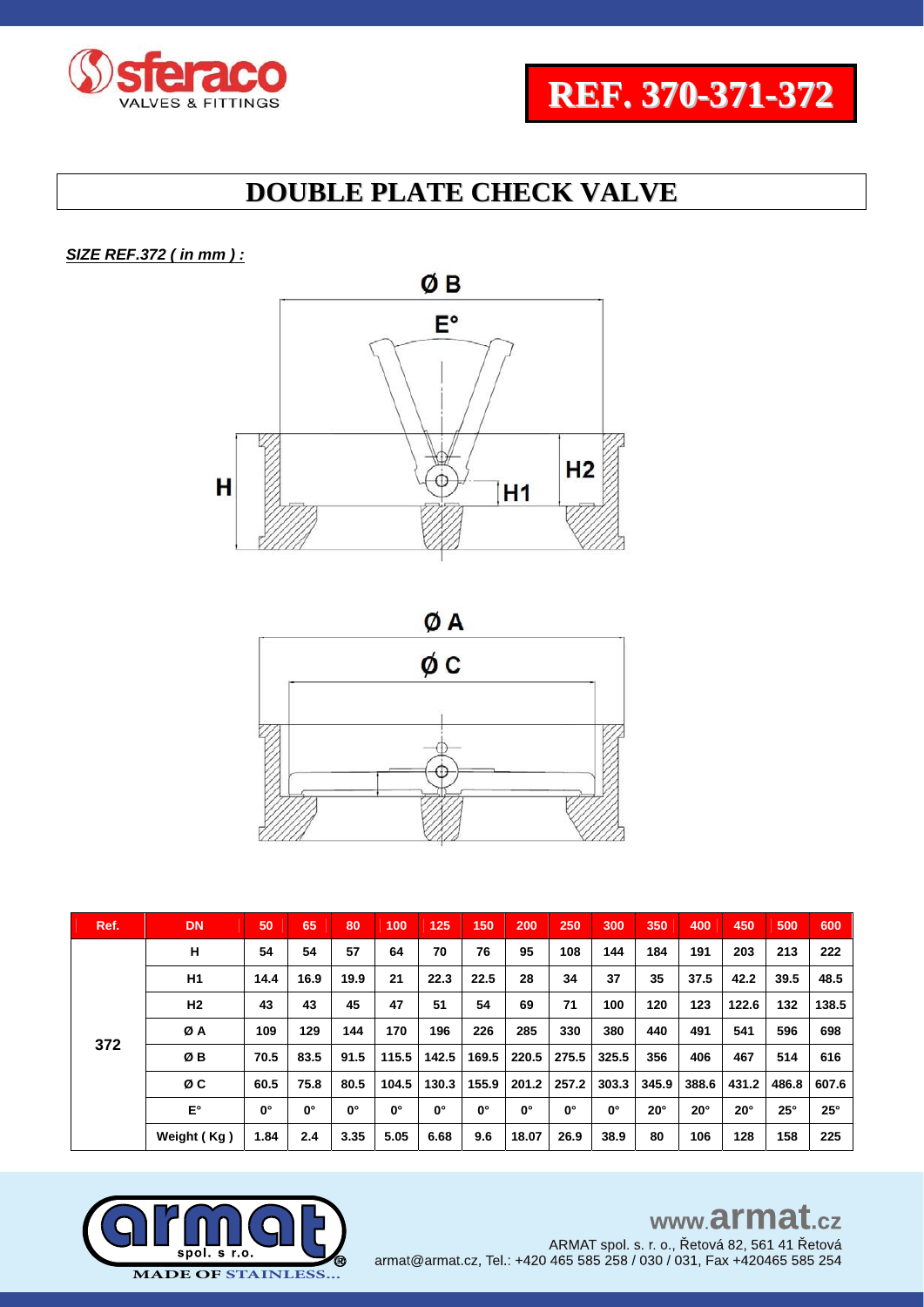



#### *STANDARDS :*

Fabrication according to ISO 9001 : 2015

DIRECTIVE 97/23/CE : CE N° 0035 Risk Category III Module H

Certificate 3.1 on request

Designing according to API 594

Pressure tests according to API 598, table 6

Length according to EN 558 Series 50

Between flanges according to EN 1092-1 PN10/16 for cast iron check valves Ref.370- 371

Between flanges according EN 1092-1 PN10/16/25 for stainless steel check valves Ref.372

#### *INSTALLATION POSITIONS :*

**Vertical position (ascendant fluid ) Horizontal position** 





**ADVICE :** Our opinion and our advice are not guaranteed and SFERACO shall not be liable for the consequences of damages. The customer must check the right choice of the products with the real service conditions.



### www.armat ARMAT spol. s. r. o., Řetová 82, 561 41 Řetová

armat@armat.cz, Tel.: +420 465 585 258 / 030 / 031, Fax +420465 585 254